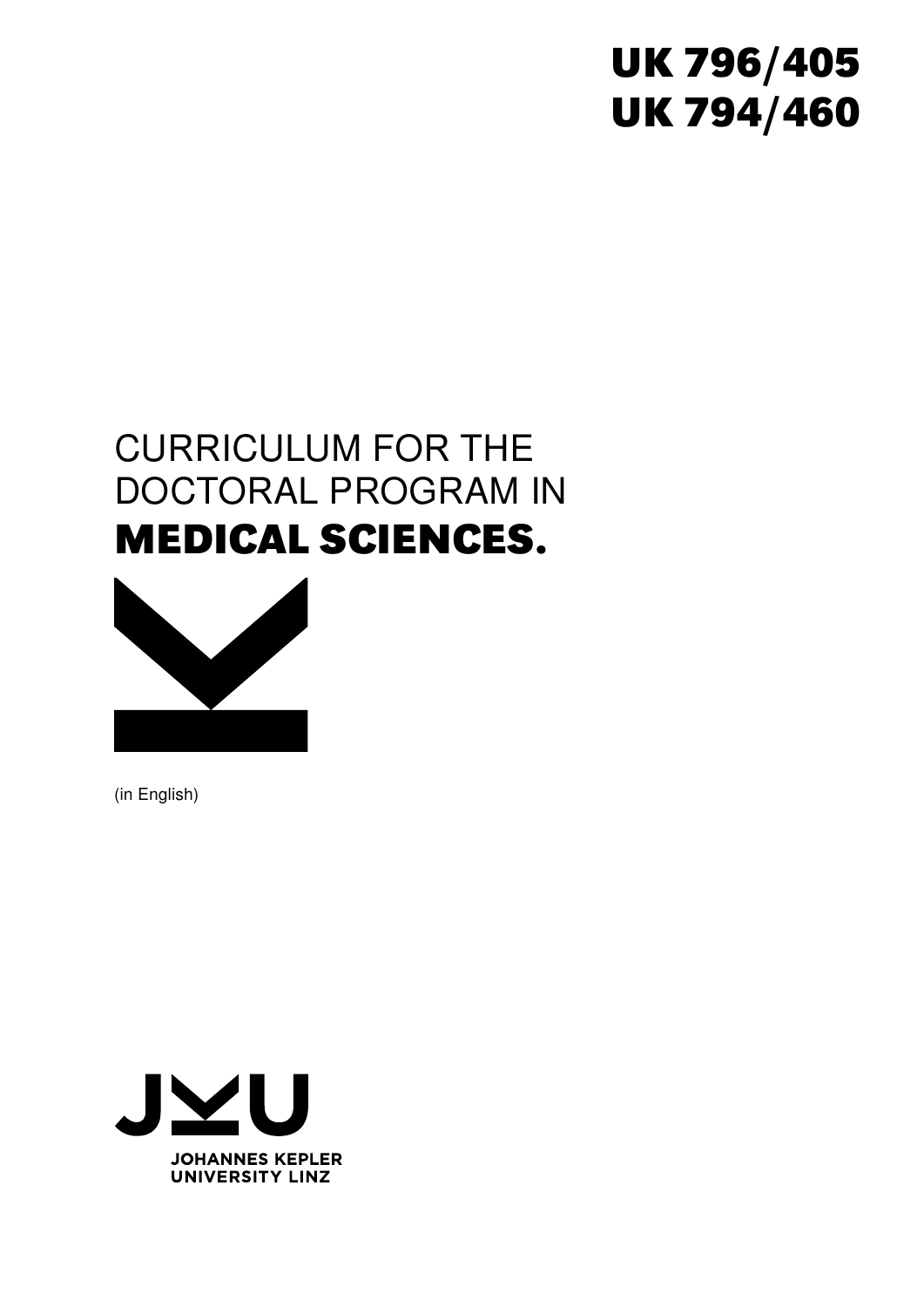## **Contents**

| § 3 Structure and Outline enterpreteration of the contract of the contract of the contract of the contract of the contract of the contract of the contract of the contract of the contract of the contract of the contract of  |
|--------------------------------------------------------------------------------------------------------------------------------------------------------------------------------------------------------------------------------|
|                                                                                                                                                                                                                                |
|                                                                                                                                                                                                                                |
|                                                                                                                                                                                                                                |
|                                                                                                                                                                                                                                |
| § 8 Examination Regulations enterprise research and service contracts of the service of the service of the service of the service of the service of the service of the service of the service of the service of the service of |
|                                                                                                                                                                                                                                |
|                                                                                                                                                                                                                                |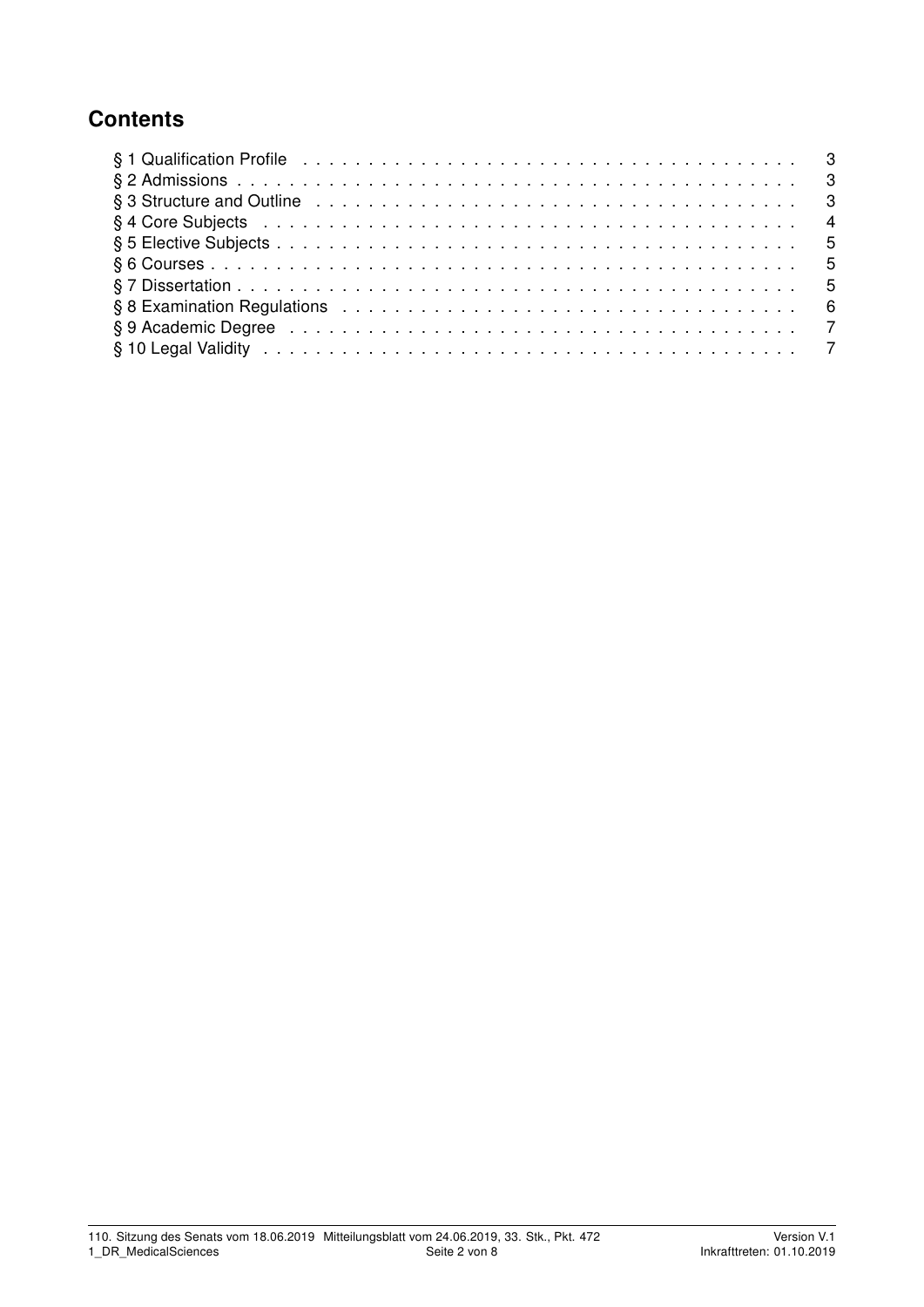# § 1 Qualification Profile

Graduates are qualified to:

- Independently plan, design, adapt, and implement an internationally recognized research project,
- Present the research findings to the broader scientific community in accordance with national and international publication standards and for internationally recognized journals,
- Present and discuss research findings at international conferences,
- Effectively present research findings to a public audience,
- Conduct subject-related discussions with other scientists and academics in English

The graduates will be able to understand and implement ethical guidelines and conduct the research according to Good Clinical Practices.

## § 2 Admissions

(1) In accordance with § 54 para. 1 UG, the English-language doctoral program in Medical Sciences has been allocated to the category of medical studies.

(2) Admissions requirements include:

- 1. A Diploma/Master's degree in Medicine or Dentistry, or a Diploma/Master's degree in a subject area in engineering / natural sciences, or a subject-related Diploma/Master's degree in a corresponding Master's degree program in Austria or abroad considered equivalent and comparable in content and scope to the above-mentioned Diploma/Master's degree program. The Rectorate will render a final decision regarding degree equivalency.
- 2. The availability of a dissertation topic, a dissertation concept, and an agreement signed by an academic faculty member to supervise a dissertation.

(3) Individuals who fulfil the admission requirements in accordance with § 2 para. 1 no. 1 are required to choose a dissertation supervisor from a pool of registered supervisors at the JKU's Faculty of Medicine in order to prepare a dissertation concept together with the dissertation supervisor.

(4) Prior to admission to the doctoral degree program, the applicant must submit a written dissertation concept informing the Rectorate about the selected dissertation supervisor and the dissertation topic as well as a recommendation issued by the chair of the Doctoral School.

## § 3 Structure and Outline

(1) The doctoral degree program consists of a single study period of a minimum of six semesters (180 ECTS credits) and requires the successful completion of the following:

(2) The recommended schedule is shown in annex 1.

| <b>Subjects</b>       | <b>ECTS Credits</b> |
|-----------------------|---------------------|
| Core subjects         | 34                  |
| Doctoral dissertation | 130                 |
| Doctoral viva         | 10                  |
| Elective courses      | 6                   |
| Total                 | 180                 |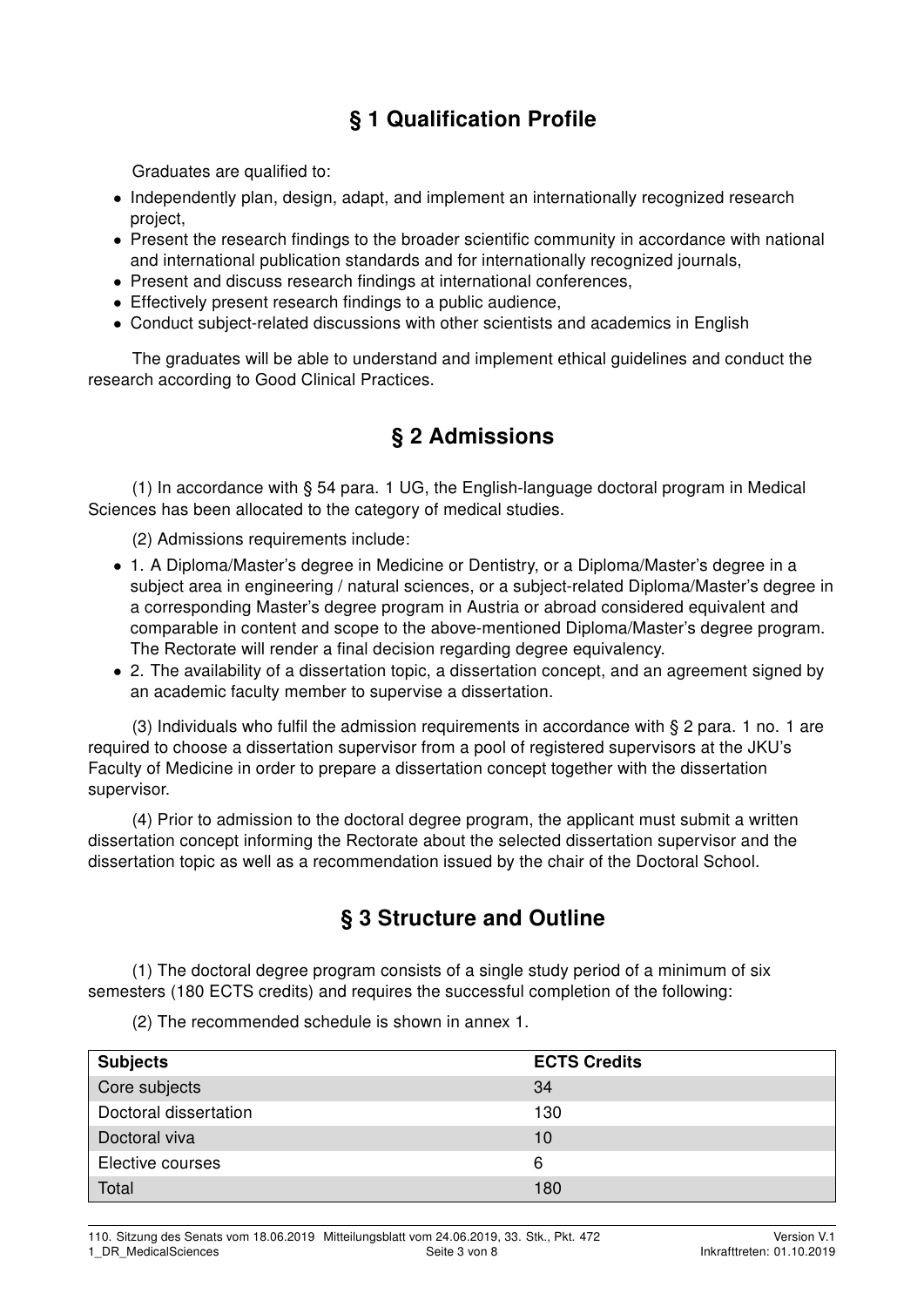(3) Doctoral Schools

The doctoral degree program is structured in form of interdisciplinary Doctoral Schools.

1. Scientific and Academic Faculty at a Doctoral School

Members of a Doctoral School (Faculty) are qualified university instructors (holding a venia legendi certification or comparable educational qualifications), who are scientifically active in the respective field, and who are permitted to supervise dissertations.

The Vice-Rector of Academic Affairs appoints new Doctoral School members based on recommendations by the Chair of the Doctoral School. University instructors from other universities may also become Doctoral School members. If the criteria as listed above are no longer met, membership will expire after a three-year period.

2. Chair and Deputy Chair of the School

The faculty elects a Chair and a Deputy Chair. The Chair is responsible for internal coordination at the School and represents the School at the university and in public.

3. Establishing Doctoral Schools

Requests to establish a thematic Doctoral School can be submitted to the Vice-Rector for Medicine and must comply with research areas as outlined in the JKU Faculty of Medicine's development plan.

The requests must include information about:

- Name/title of the School
- Chair and deputy chair
- Qualification profile for supervisors
- International and national networks of the supervisors
- Existing potential (faculty, resources, past achievements)
- Doctoral dissertation projects, including techniques used and literature
- Project funding i.a.

An evaluation board consisting of the Vice-Rector for Medicine, Vice-Rector for Research, Dean of Studies at the Faculty of Medicine, Dean of Research at the Faculty of Medicine, and the Speaker of the Curricular Commission for Medicine will render a final decision regarding approval of the School. The Chair of the School is required to submit annual reports to the Vice-Rector for Medicine and the Dean of Studies at the Faculty of Medicine.

## § 4 Core Subjects

(1) The program has been designed to provide students with comprehensive training in the fields of the respective dissertation topic area and acquire general professional scientific skills. Graduates can pursue careers in various areas of medicine, industry, and public health. Students in the doctoral program are required to successfully pass the following courses:

| Code      | <b>Name</b>                                                        | <b>ECTS</b> |
|-----------|--------------------------------------------------------------------|-------------|
| 405SUDI19 | <b>Dissertation Topic</b>                                          |             |
|           | 405FUSC19   Fundamentals of scientific research and general skills |             |

(2) All courses will be held in English.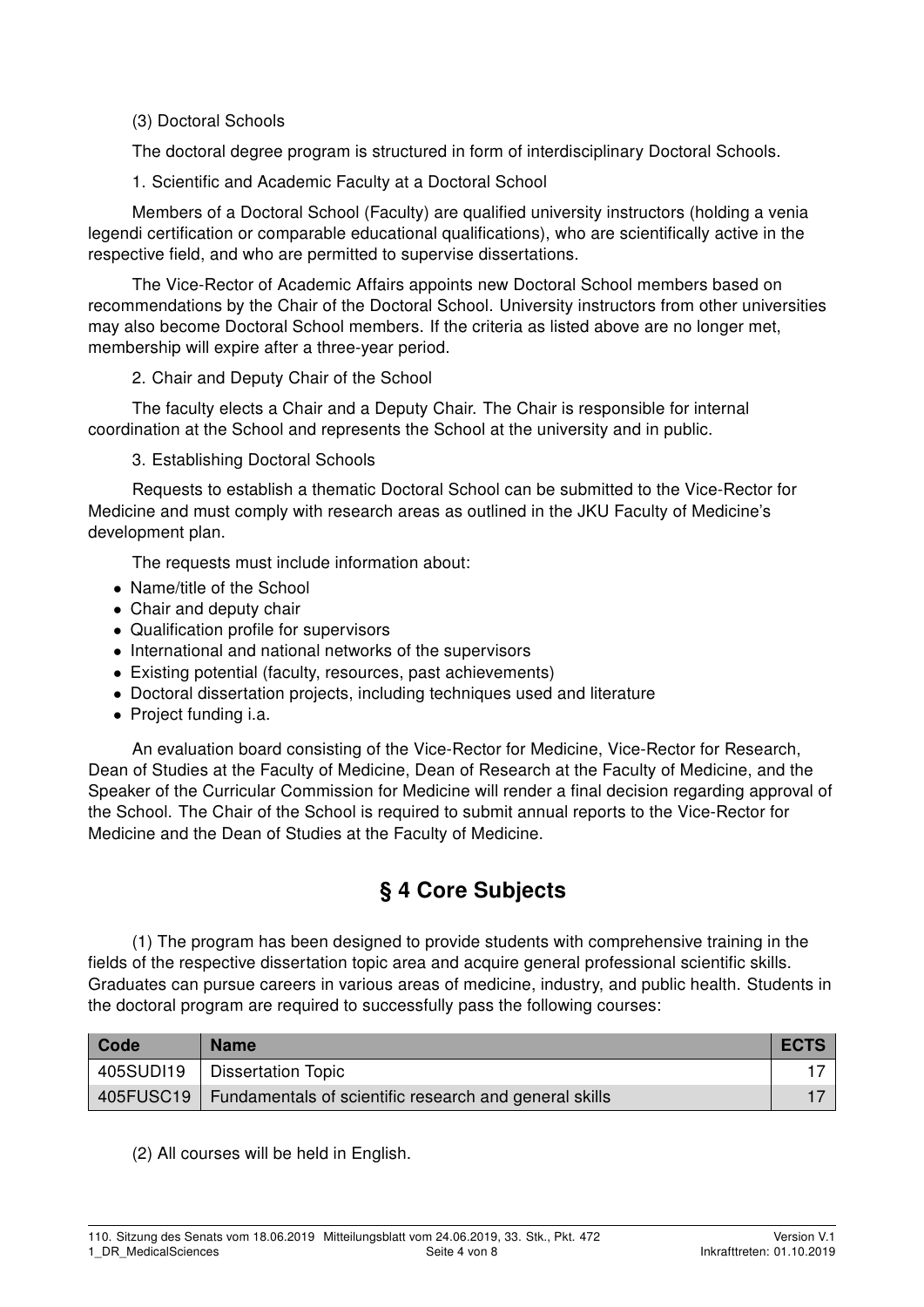(3) A minimum of 50% of all required courses are to be completed at the JKU. Dissertation presentations and interim reports must be completed at the JKU Faculty of Medicine.

(4) At the start of the program, the student and dissertation supervisor must sign an agreement containing the following information:

- Names of the dissertation supervisor and the doctoral candidate
- Dissertation topic
- A preliminary schedule and timeline including pivotal accomplishments and required resources for the dissertation
- The rights and obligations of both the supervisor and doctoral candidate

The dissertation agreement must be signed by both the supervisor and doctoral candidates and submitted to the Vice-Rector of Academic Affairs by the end of the first semester.

(5) According to § 7 para. 6, at least once a year the candidate must present his/her interim report at a formal meeting with the Dissertation Committee. The Dissertation Committee will provide written comments pertaining to the candidate's work thus far. The dissertation supervisor, a Dissertation Committee member, the doctoral candidate or the Dean of Studies at the Faculty of Medicine may request a special meeting of the Dissertation Committee.

#### § 5 Elective Subjects

Students may complete elective courses totaling 6 ECTS credits at any of the JKU faculties. Students must, however, select a minimum of 3 ECTS credits from the pool of gender-related courses.

#### § 6 Courses

Detailed course descriptions are available in the JKU Course catalog (studienhandbuch.jku.at).

# § 7 Dissertation

(1) The dissertation submitted by doctoral candidates will prove the candidate's ability to independently and successfully address and solve a scientific topic and prove an understanding of how to integrate findings in accordance to current expertise. The dissertation must be independent, original work confirmed by the doctoral candidate and stated in a preamble as part of the dissertation.

(2) A cumulative dissertation consisting of, for example, an introduction and several publications, is acceptable if approved by the supervisor.

(3) Students are permitted to submit a paper featuring several candidates, whereby each doctoral candidate's work must be clearly defined and each participating doctoral candidate must write her/his own doctoral dissertation. The dissertation must be submitted in English. A dissertation abstract must be submitted in both English and German.

(4) During the program, the dissertation supervisor and Dissertation Committee will provide support and academic advising to the doctoral candidate. The supervisor's responsibility ends after the student passes the final oral examination.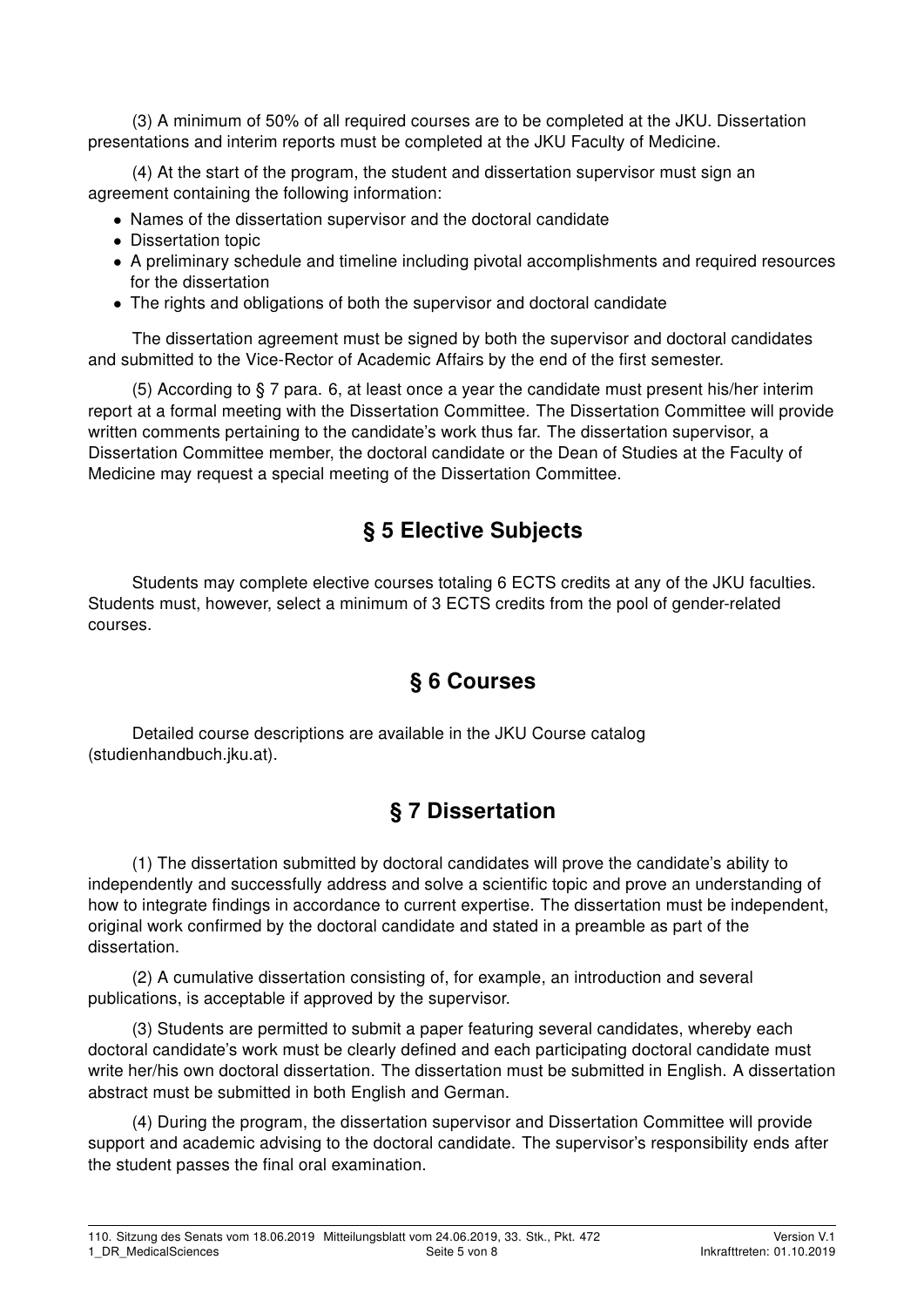(5) Supervisors are qualified university instructors (holding a venia legendi certification or comparable educational qualifications) in accordance with § 103 of the 2002 Austrian Universities Act.

(6) For each dissertation, the Vice-Rector of Academic Affairs will designate a three-person Dissertation Committee headed by the supervisor. One member must be from an external institute, division or clinical division where the work is to be performed. Committee members (co-supervisors) must hold a doctoral degree or higher. These members will provide support and academic advising to the student in research topic area.

(7) The finished dissertation is to be submitted to the Vice-Rector of Academic Affairs via the Dean of Studies at the Faculty of Medicine. The Vice-Rector will nominate two reviewers. Eligible reviewers are scientists holding a teaching qualification (venia legendi) or comparable educational qualifications in the dissertation's subject area, providing he/she is affiliated with another JKU faculty or to a university other than the JKU. The dissertation supervisor and members of the Dissertation Committee are not permitted to serve as dissertation reviewers. The dissertation must be graded within a four-month period.

(8) The doctoral candidate and the Dissertation Committee may access the dissertation reviews and grade.

## § 8 Examination Regulations

(1) The general regulations are outlined in the JKU course catalog.

(2) The doctoral program is successfully completed by passing the final public comprehensive oral examination (doctoral viva) in front of a committee (10 ECTS credits). Requirements to be admitted to the doctoral viva include successfully passing all required courses, holding and successfully passing a presentation in front of the dissertation committee, and earning a passing dissertation grade.

(3) The doctoral viva includes

- dissertation topics, including current expertise pertaining to the respective scientific topic;
- the area of specialization as part of the dissertation topic.

(4) The examination will be conducted in English. The candidate must begin with a brief dissertation presentation, including defending the research findings (defensio dissertationis). The oral examination will be held publicly and should last no longer than 90 minutes.

(5) During the doctoral viva, an examination board consisting of a chairperson and three examiners will test the doctoral candidate's comprehensive knowledge. The examiners will be assigned by the Vice-Rector of Academic Affairs based on their professional expertise in the dissertation topic area. Examiners must hold educational qualifications (venia legendi) or comparable qualifications in the dissertation field and may not have any kind of conflict of interest. The dissertation supervisor may not serve as a doctoral viva committee member. The student must submit a precise and conclusive request to the Vice-Rector of Academic Affairs stating his/her reasons of objecting to an examiner and to request a replacement. The Vice-Rector of Academic Affairs can nominate another examiner instead of a previously nominated examiner. The four examiners must represent at least three organizational units.

(6) The doctoral program is considered successfully completed providing the candidate has successfully passed

- all required courses
- the doctoral dissertation; and
- the doctoral viva on the dissertation topic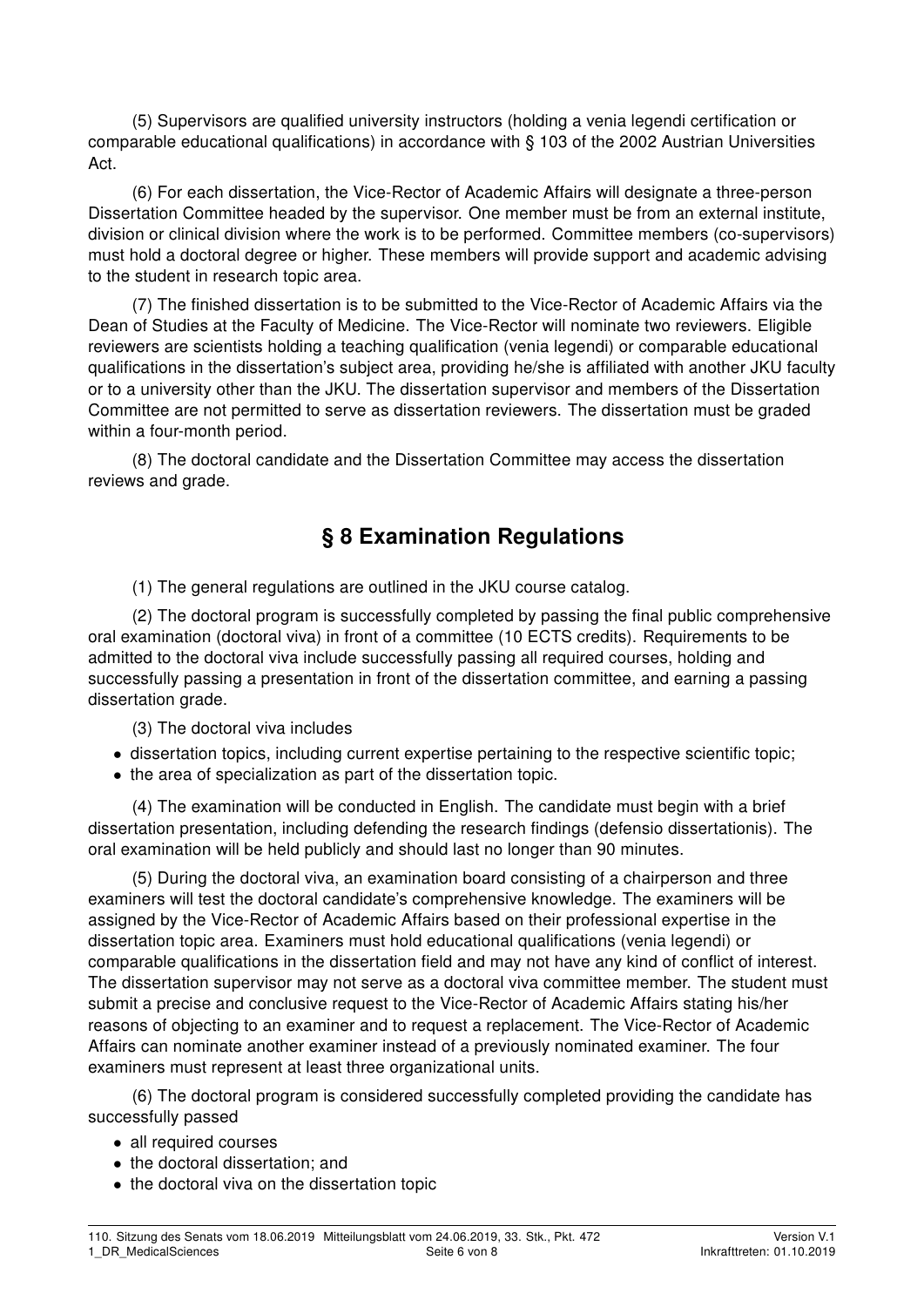All areas are required in order to conduct an evaluation.

## § 9 Academic Degree

Graduates of the doctoral degree program are awarded one of the following academic degrees:

(1) the academic degree "Doctor of Medical Science" (Latin: "Doctor scientiae medicae"), abbreviated "Dr. scient. med." providing the required course work has been successfully completed and the doctoral thesis and the doctoral viva have been given a passing grade.

(2) the academic degree "Doctor of Philosophy", abbreviated "PhD", providing the candidate has successfully completed the required course work, the doctoral dissertation and the doctoral viva have received a passing grade, and the following additional requirements have been fulfilled:

- Availability of one, first author publication by the student during the course of the dissertation topic and published in an international peer-reviewed "high-quality" journal (ISI ranking);
- Composing a dissertation as part of a translational research project.

The PhD title is to follow the surname, i.e. for graduates of basic medical studies, the degree is Dr.med.univ., PhD. In English: MD/PhD.

# § 10 Legal Validity

The curriculum is in effect beginning October 1, 2019.